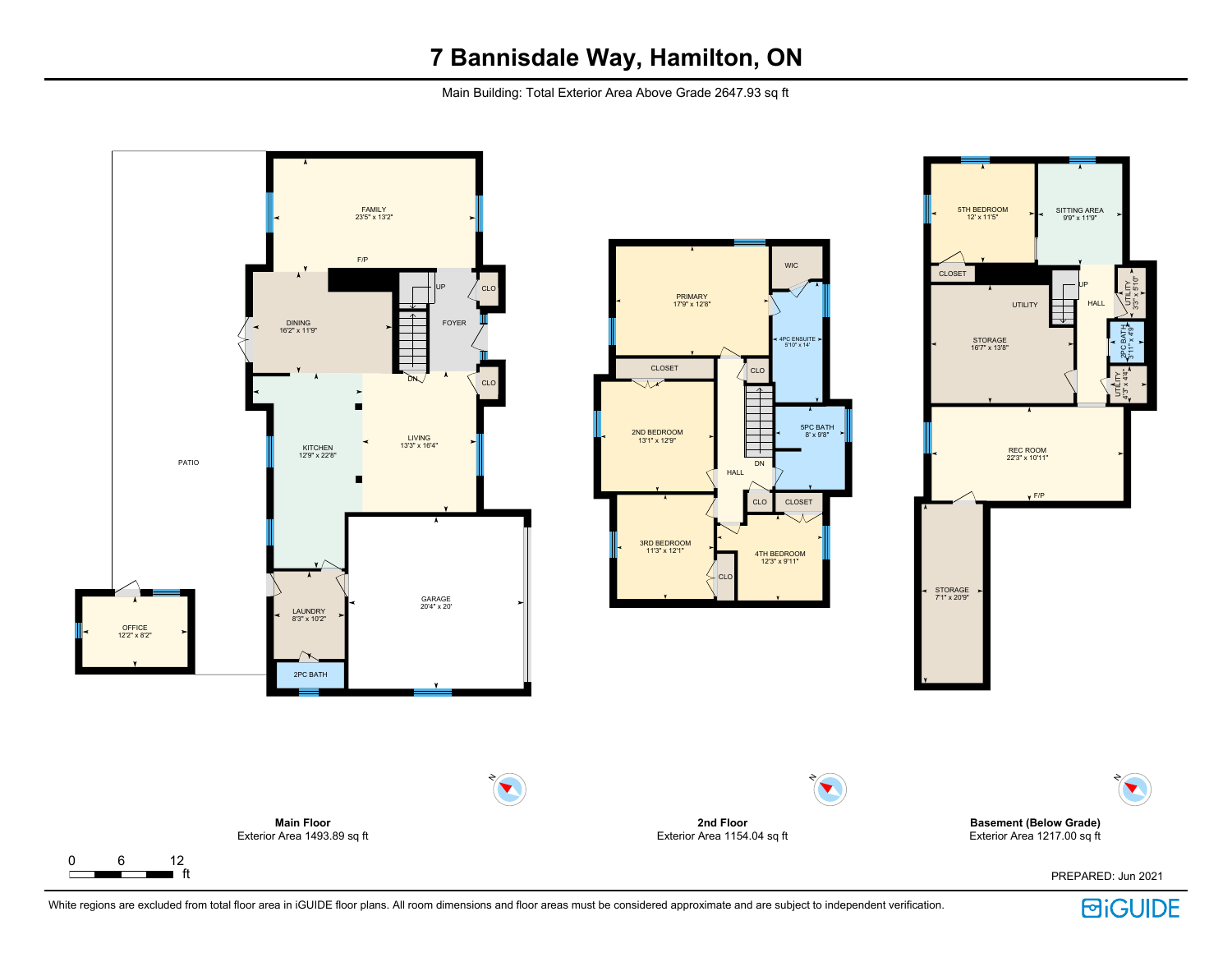**Main Floor** Total Exterior Area 1493.89 sq ft Total Interior Area 1290.25 sq ft





N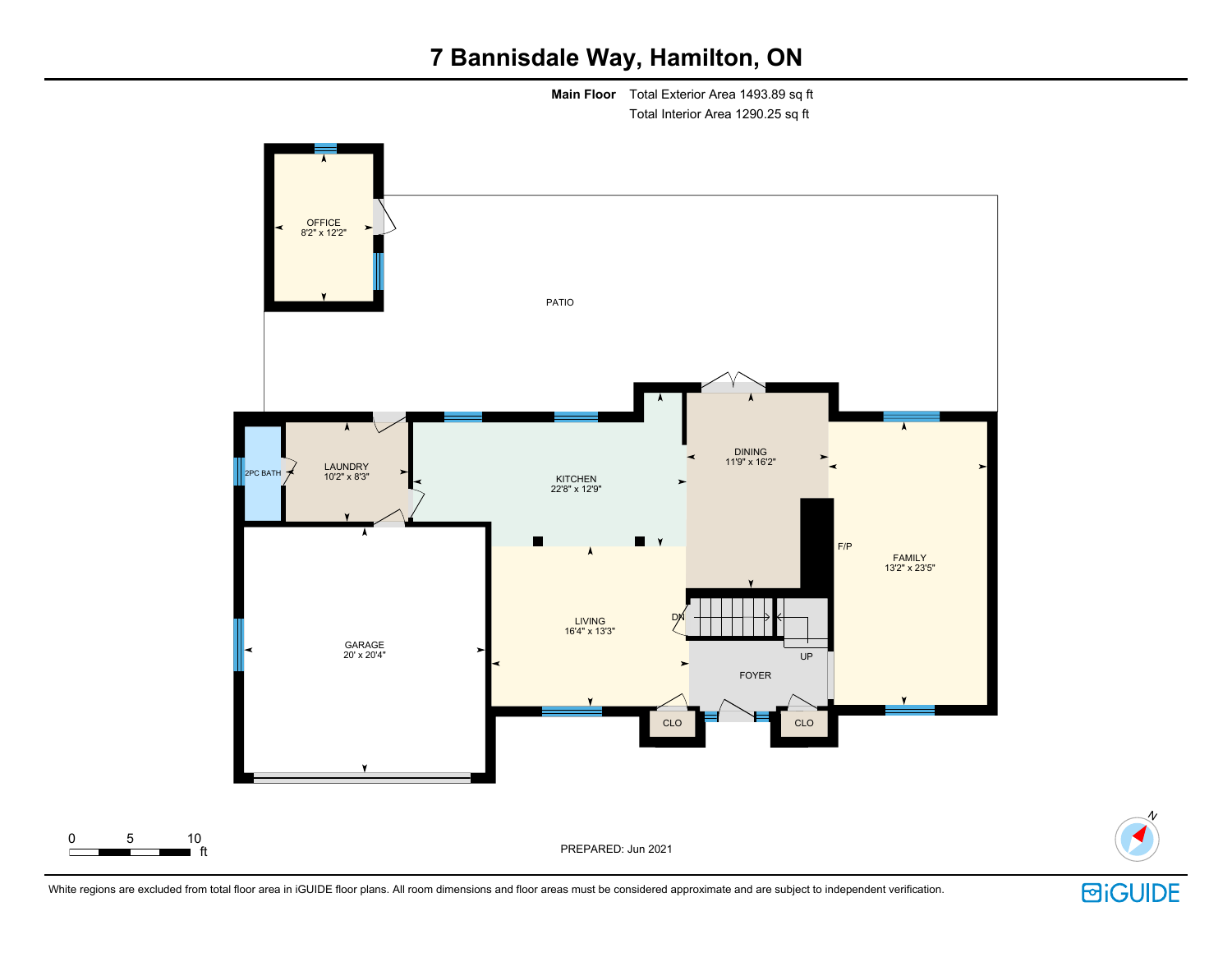

White regions are excluded from total floor area in iGUIDE floor plans. All room dimensions and floor areas must be considered approximate and are subject to independent verification.

**回iGUIDE** 

N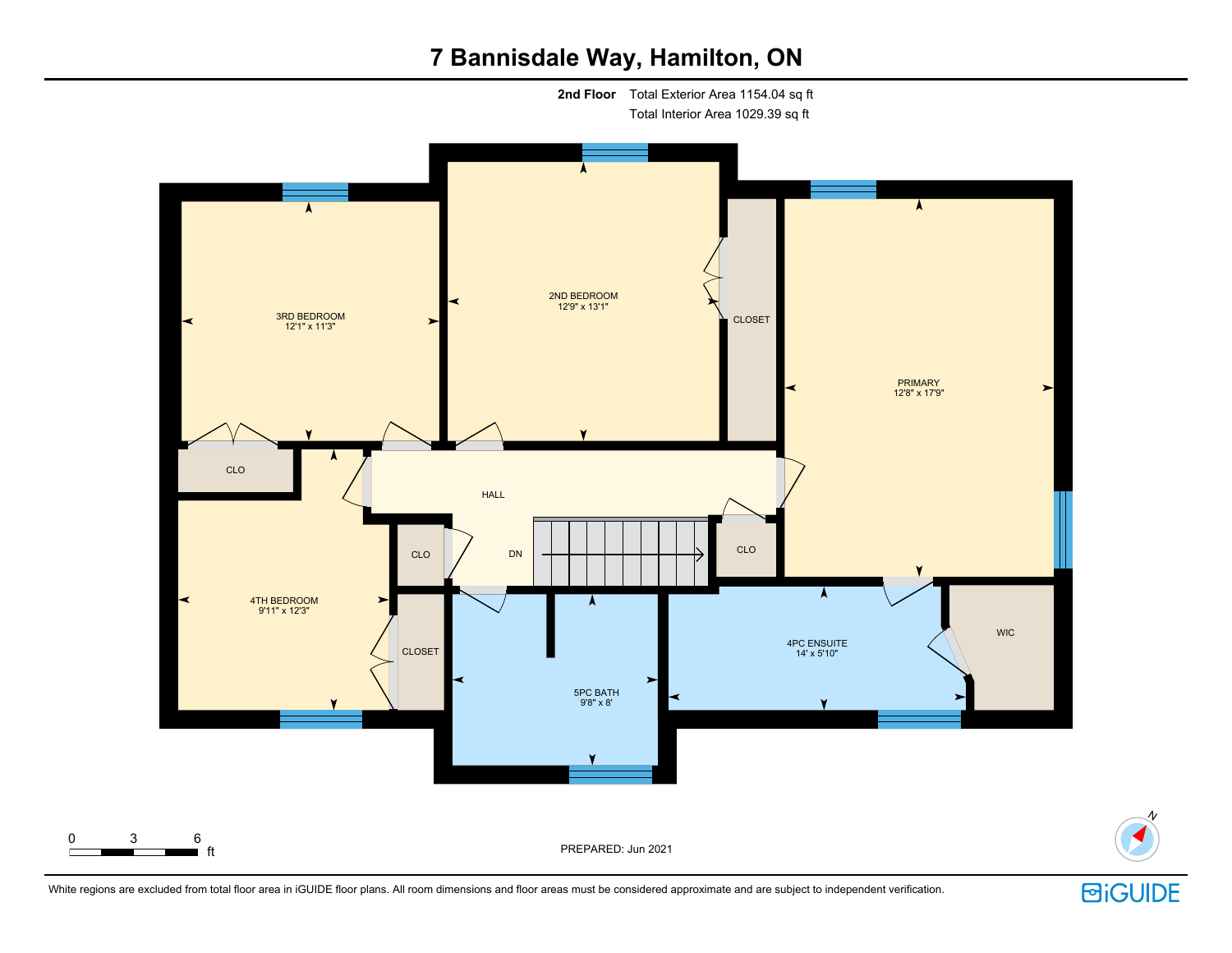**Basement** Total Exterior Area 1217.00 sq ft Total Interior Area 1062.00 sq ft





ft PREPARED: Jun 2021



N

White regions are excluded from total floor area in iGUIDE floor plans. All room dimensions and floor areas must be considered approximate and are subject to independent verification.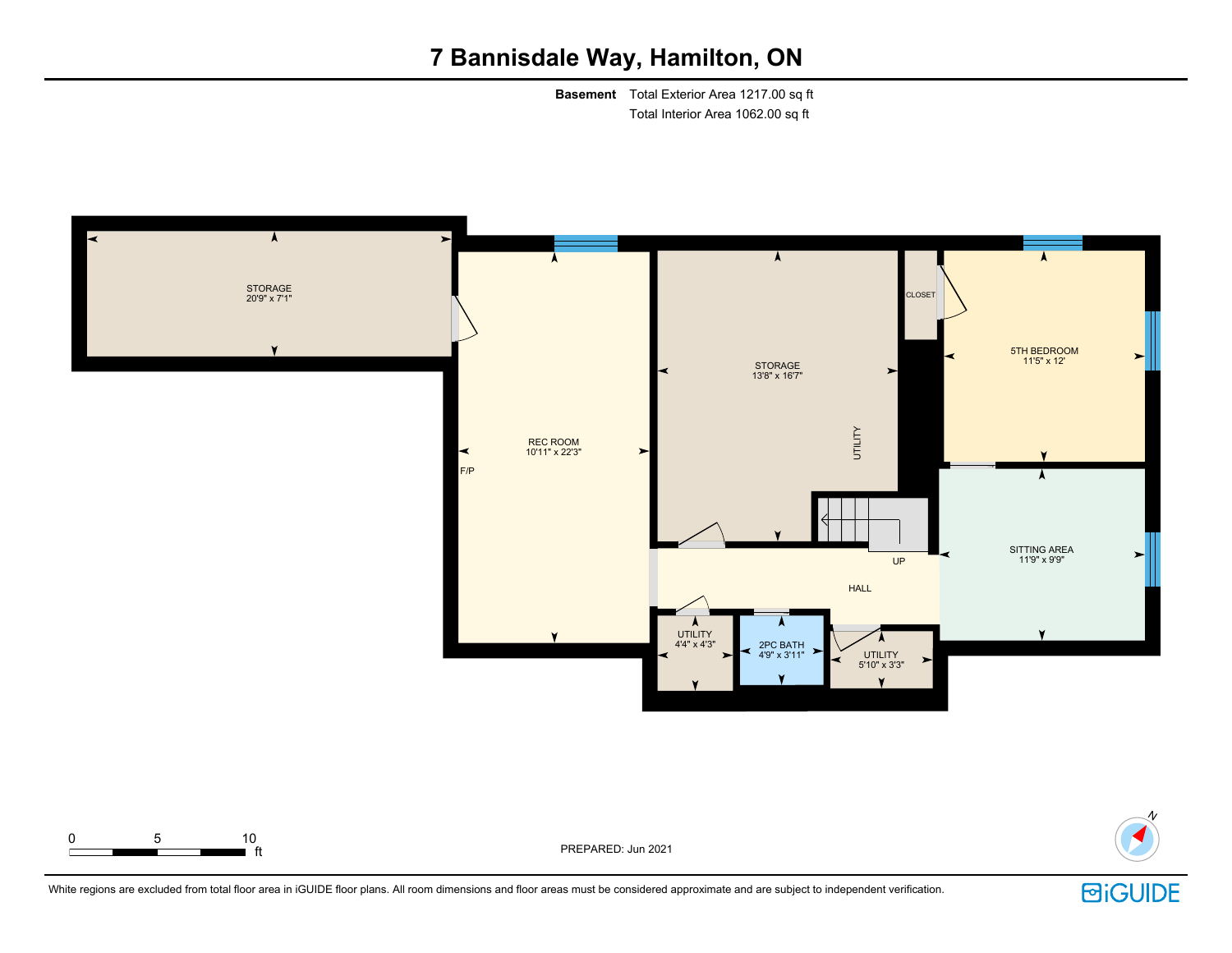## **Property Details**

#### **Room Measurements**

Only major rooms are listed. Some listed rooms may be excluded from total interior floor area (e.g. garage). Room dimensions are largest length and width; parts of room may be smaller. Room area is not always equal to product of length and width.

#### **Main Building**

MAIN FLOOR 2pc Bath: 7'10" x 3' Dining: 16'2" x 11'9" Family: 23'5" x 13'2" Garage: 20'4" x 20' Kitchen: 12'9" x 22'8" Laundry: 8'3" x 10'2" Living: 13'3" x 16'4" Office: 12'2" x 8'2"

### 2ND FLOOR

2nd Bedroom: 13'1" x 12'9" 3rd Bedroom: 11'3" x 12'1" 4pc Ensuite: 5'10" x 14' 4th Bedroom: 12'3" x 9'11" 5pc Bath: 8' x 9'8" Primary: 17'9" x 12'8"

#### **BASEMENT**

2pc Bath: 3'11" x 4'9" 5th Bedroom: 12' x 11'5" Rec Room: 22'3" x 10'11" Sitting Area: 9'9" x 11'9" Storage: 7'1" x 20'9" Storage: 16'7" x 13'8" Utility: 3'3" x 5'10" Utility: 4'3" x 4'4"

#### **Floor Area Information**

Floor areas include footprint area of interior walls. All displayed floor areas are rounded to two decimal places. Total area is computed before rounding and may not equal to sum of displayed floor areas.

### **Main Building**

MAIN FLOOR Interior Area: 1290.25 sq ft Excluded Area: 406.29 sq ft Perimeter Wall Length: 232 ft Perimeter Wall Thickness: 10.5 in Exterior Area: 1493.89 sq ft

### 2ND FLOOR

Interior Area: 1029.39 sq ft Perimeter Wall Length: 142 ft Perimeter Wall Thickness: 10.5 in Exterior Area: 1154.04 sq ft

BASEMENT (Below Grade) Interior Area: 1062.00 sq ft Perimeter Wall Length: 177 ft Perimeter Wall Thickness: 10.5 in Exterior Area: 1217.00 sq ft

#### **Total Above Grade Floor Area**

Main Building Interior: 2319.64 sq ft Main Building Excluded: 406.29 sq ft **Main Building Exterior: 2647.93 sq ft**